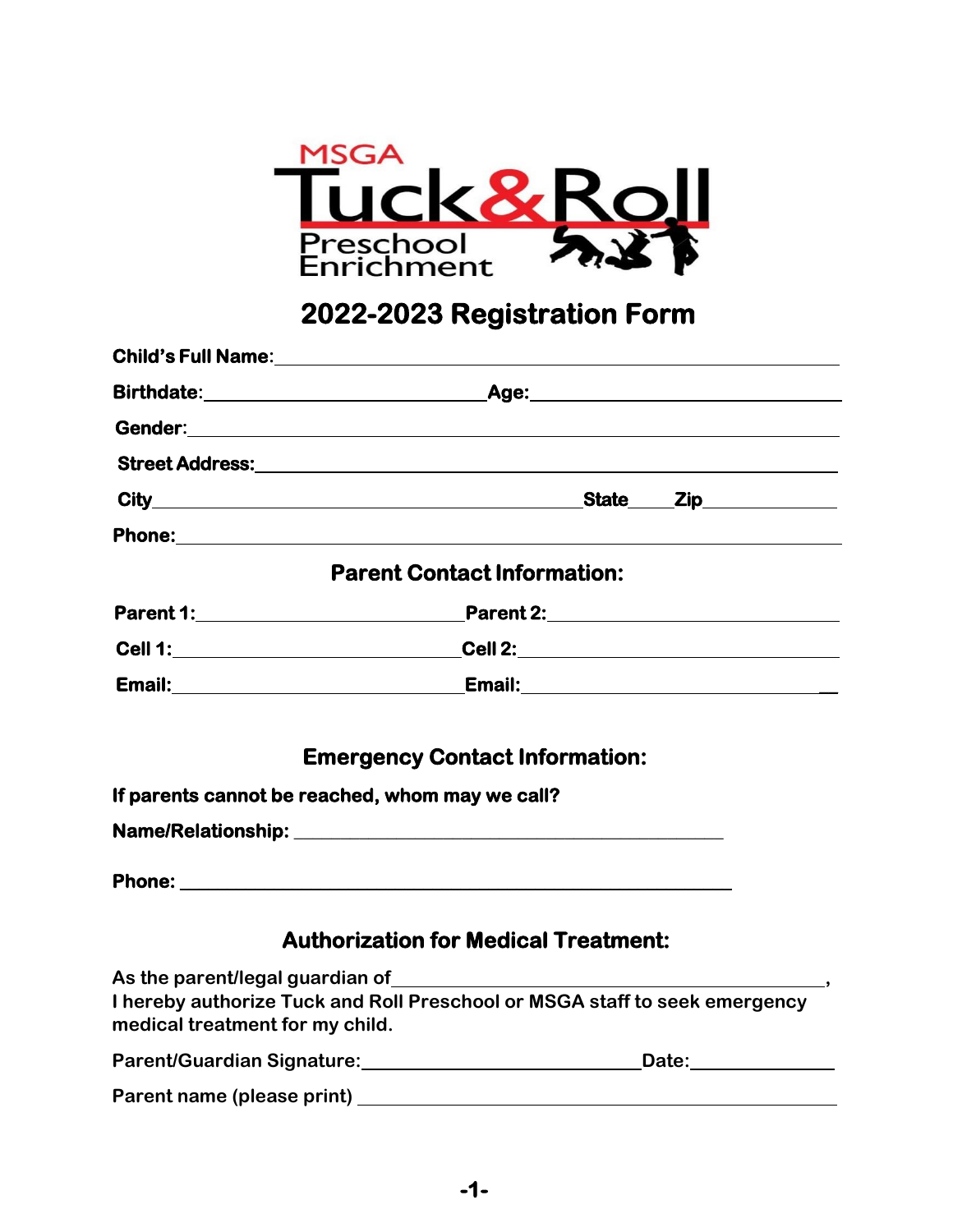# **Enrollment Options**

## **Morning Preschool 9:30-12:00**

| <b>Ages</b><br>$3 - 5$      | <b>Monday</b> | Tuesday | Wednesday | <b>Thursday</b> | Friday | <b>Price</b> |
|-----------------------------|---------------|---------|-----------|-----------------|--------|--------------|
| Two<br><b>Days</b>          |               |         |           |                 |        | \$360/mo     |
| <b>Three</b><br><b>Days</b> |               |         |           |                 |        | \$468/mo     |
| <b>Five</b><br><b>Days</b>  |               |         |           |                 |        | \$582/mo     |

#### **Afternoon Preschool 12:30-3:00**

| <b>Ages</b><br>4 and<br>Up | <b>Monday</b> | Tuesday | Wednesday | <b>Thursday</b> | <b>Price</b> |
|----------------------------|---------------|---------|-----------|-----------------|--------------|
| One                        |               |         |           |                 | \$208/mo.    |
| Day                        |               |         |           |                 |              |
| Two                        |               |         |           |                 | \$360/mo.    |
| <b>Days</b>                |               |         |           |                 |              |
| <b>Three</b>               |               |         |           |                 | \$468/mo.    |
| <b>Days</b>                |               |         |           |                 |              |
| Four<br><b>Days</b>        |               |         |           |                 | \$520/mo.    |

#### **Lunch Options 12:00-12:30 (Add to Any Morning or Afternoon)**

| <b>Monday</b> | Tuesday | Wednesd<br>av | <b>Thursday</b> | Friday | <b>Price</b> |
|---------------|---------|---------------|-----------------|--------|--------------|
|               |         |               |                 |        | $$8$ /day    |

### **Full Day Preschool 9:30-3:00 (Lunch Included)**

| <b>Ages</b><br>4 and<br>Up  | <b>Monday</b> | <b>Tuesday</b> | Wednesday | <b>Thursday</b> | <b>Price</b> |
|-----------------------------|---------------|----------------|-----------|-----------------|--------------|
| Two<br><b>Days</b>          |               |                |           |                 | \$472/mo.    |
| <b>Three</b><br><b>Days</b> |               |                |           |                 | \$705/mo.    |
| Four<br>Days +<br>Fri AM    |               |                |           |                 | \$926/mo.    |

*Please email Miss Jen at [missjen@mtsigymnasticsacademy.com](mailto:missjen@mtsigymnasticsacademy.com) for current availability. Once you have confirmed availability, pre-registration is required to secure your spot!*